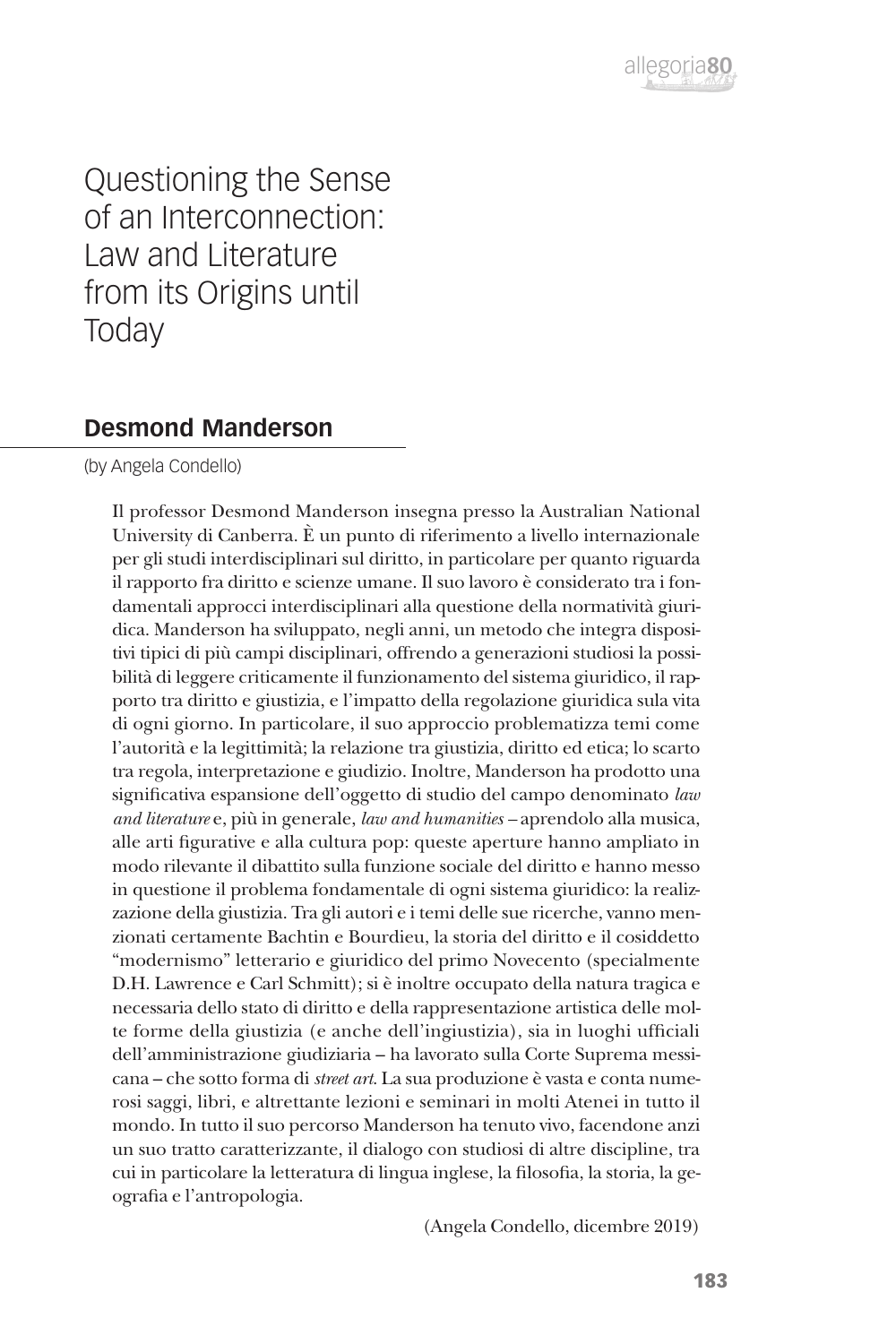**Angela Condello**: *(Almost) fifty years after its origin, how has L&L scholarship evolved and what impact can it have today, respectively, on legal and literary scholarship? What is the «political» meaning of such an interdisciplinary effort?*

**Desmond Manderson**: Over the past fifty years, law and literature has evolved from a relatively recondite interest in literary texts to a broad interdisciplinary project which seeks to use humanities scholarship – not just in literary studies, but in and about art, music, history and philosophy – to inform our understanding of legal issues in the contemporary world. Increasingly scholars in law and humanities draw on these cultural resources to provide novel insights through which to understand legal ideas, critiques and experiences. The interdisciplinary endeavour unlocks new perspectives and creativity in how we talk about and understand law and justice.

But increasingly, this aesthetic commitment has been accompanied by a strong interest in theoretical frameworks, likewise drawn from the humanities, whether in terms of literary theory, social theory, critical theory, post-colonial studies, or continental philosophy. These humanitiesbased theoretical perspectives provide the bridge that links the singular insights of the humanities to broader social questions of law and justice. To me, there is a fundamental distinction between humanities-based approaches to law and that of the social sciences. Humanities scholarship, in law, in literature, or elsewhere, tends to pay attention to individual objects of attention, be they paintings, narratives, novels, artefacts, buildings, or persons, where the social sciences are more interested in patterns of behaviour across populations.

Increasingly then I see law and the humanities as connected to the field of aesthetics and politics, which has also undergone an explosion of interest in the past decade or so, for example in the work of Judith Butler, Giorgio Agamben, Jacques Rancière, Mieke Bal, and others. In all this work there is a strong belief that it is through aesthetic forms, disciplines and genres that our cultures and politics are both articulated and challenged. Particularly in the current moment, orthodox conceptual epistemologies, whether we are talking about political liberalisms, economic rationalisms, or legal theories of social justice and human rights narrowly conceived, seem incapable of grasping the discursive crisis of our predicament. Still, less do they seem capable of finding new ways of imagining and instigating the future. For that, we need new vocabularies of law and social justice, and new communicative forms. That is precisely where the connection between law and aesthetics is both illuminating and promising. And it is why law and humanities has so much to say that is critical for the future not just of social and economic justice, but of the world.

From a methodological point of view, what will be needed is a much greater level of interdisciplinary vigour and rigour. Interdisciplinarity is

**Desmond Manderson**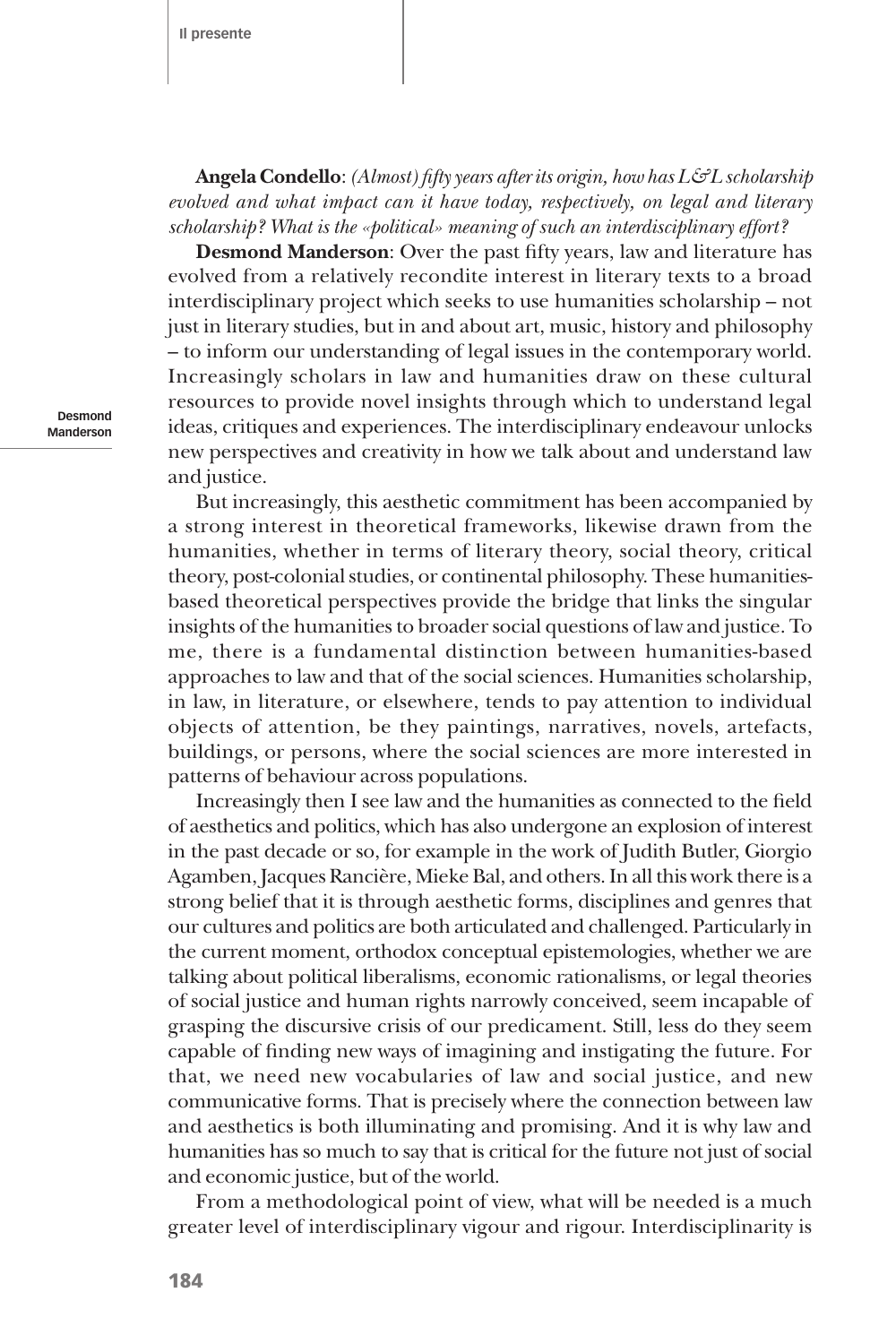

not, of course, an excuse for a hasty dilettantism. It needs to be a deep engagement with multiple disciplines. I mean, we must not just borrow the methods or insights from one discipline (e.g. literature) and deploy them, like intellectual paratroopers, in another (e.g. law). We must really strive to bring the two ways of understanding objects of inquiry together in a way that is capable of touching and transforming both. In my most recent work on law, time, and the visual arts, my goal was not just to convince legal writers of the importance of the history of art to the development and critique of modern law. I was equally determined to convince art historians of the critical importance of the legal concepts and norms at stake in our visual histories.

This is particularly apparent to me in the work of contemporary indigenous artists in Australia, for example. It seems to me that questions of legal power, legal history, and legal justice have been an absolutely central question for many major indigenous artists; likewise it seems to me indisputable that questions about law and justice for indigenous peoples are being confronted more bravely, more directly, and more coherently in the arts than in the discourse of politics or law itself – *much* more, by and large. To suggest that art and literature are somehow parasitic on concepts of law and justice or narratives of colonial history constructed elsewhere, and of which the art and the literature is merely a reflection or an illustration – this would be a grave error.

**A.C.**: *The journal «Allegoria» has started – around 10 years ago – a debate about literary Modernism. You have written about Modernism and the Rule of Law. Why can Modernism be important for legal theory and, according to you, for literary theory?*

**D.M.**: The modernist moment, broadly speaking encompassing cultural and political history in the late nineteenth and early twentieth centuries, was precisely a crisis in the relation between reasons, representation, and progress. On the one hand, it shows very clearly the connection between aesthetic transformation, for example in modernist poetry, art, literature or architecture, and political transformation, for example in the movements of "reactionary modernism" that turned their back on  $19<sup>th</sup>$ -century liberalism, including in the anti-liberal legal thought of Carl Schmitt and others. On the other hand, modernist aesthetic does not just illuminate for us just what was at stake – conceptually, psychologically, even ontologically – in the abandonment of a certain objectivist realism and normativity. It also offers a variety of imaginative paths of critique and transformation, some of which have been explored and some of which remain open as tantalising and as yet unrealised possibilities. The crisis of modernism at the end of World War I was indeed the crucible of our contemporary moment – a moment in which our

Questioning the Sense of an Interconnection: Law and Literature from its Origins until Today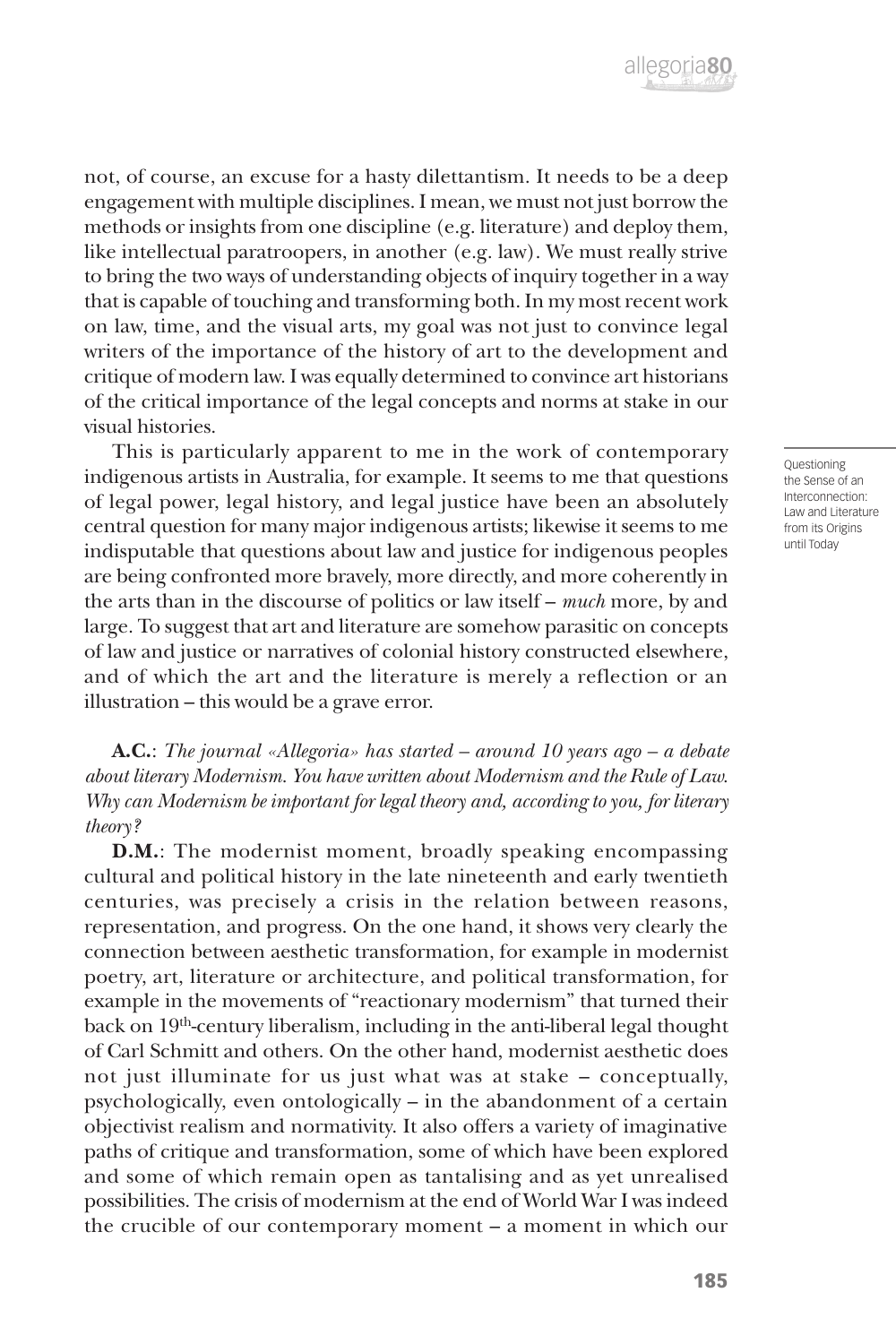current discursive and political crisis – a lack of trust, the subjectivity of truth, the yearning for some transcendent solution – seem to have been foreshadowed. And this modernist history also demonstrates for us, very clearly, that the way to respond to a crisis in political confidence and political imagination is not by ignoring modernism's critique of realism, of rationality, and of representation, but precisely by engaging with it more fully. We must go *through* the problems of modernism to find new solutions more responsive to the conditions of the modern world, and not simply pretend they do not exist.

**Desmond Manderson**

**A.C.**: *How do law and literature reflect, or depict, or inform, the psychic life of individuals? What is their "normative" impact on interior life?*

**D.M.**: I think you are right to suggest that the literary and the legal are mutually connected in the psychic life of individuals. I think, with Robert Cover, that we only ever understand the force and drive of norms through narratives and through our own relationship to those narratives. At the same time, the normative voice is itself personified – in Althusser's policeman, or Marin's "portrait of the king", or Freud's father figure. These are not just "figures of speech"; they are images, figures in the fullest possible sense of the word. And these figures – we might speak of the imaginary à la Castoriadis or, with Bottici, the "imaginal" of politics or justice – do not simply populate or inhabit the legal field: they form the internal structure of our own relationship to value, ideals and ideologies.

This is one way in which I think the question of images, in particular, is of fundamental contemporary significance. That is why, in my own case, most of my recent work has focused more on the visual arts than literature. Our world is consumed by images, by these powerful affective fragments of consciousness, these visual floating signifiers – "the unconscious optics" as Benjamin said. They are the means by which we come to understand our place in the world, its problems, and frame our response to it, be that a form of accommodation, resistance, or repression. Images are increasingly the mode through which we make sense of the world, and our place in it: a queue of lorries near Calais, or a boy on a beach in Turkey, or a blazing bushfire in Australia, or a demonstrator fleeing from the police at a subway station in Hong Kong, or a polar bear trapped on a floating floe off the coast of Canada; the list is almost endless. Nothing could be more important in constituting our own daily emotional lives, and in framing the terms and conditions of our response to it. In this sense, it seems to me that law and literature – in this broader sense and with the particular emphasis on images that I have included here – not only provide a critical bridge between normative ideas and discourses, on the one hand, and our own individual (and collective) psycho-social makeup, on the other. They are *inseparable* from one another. They could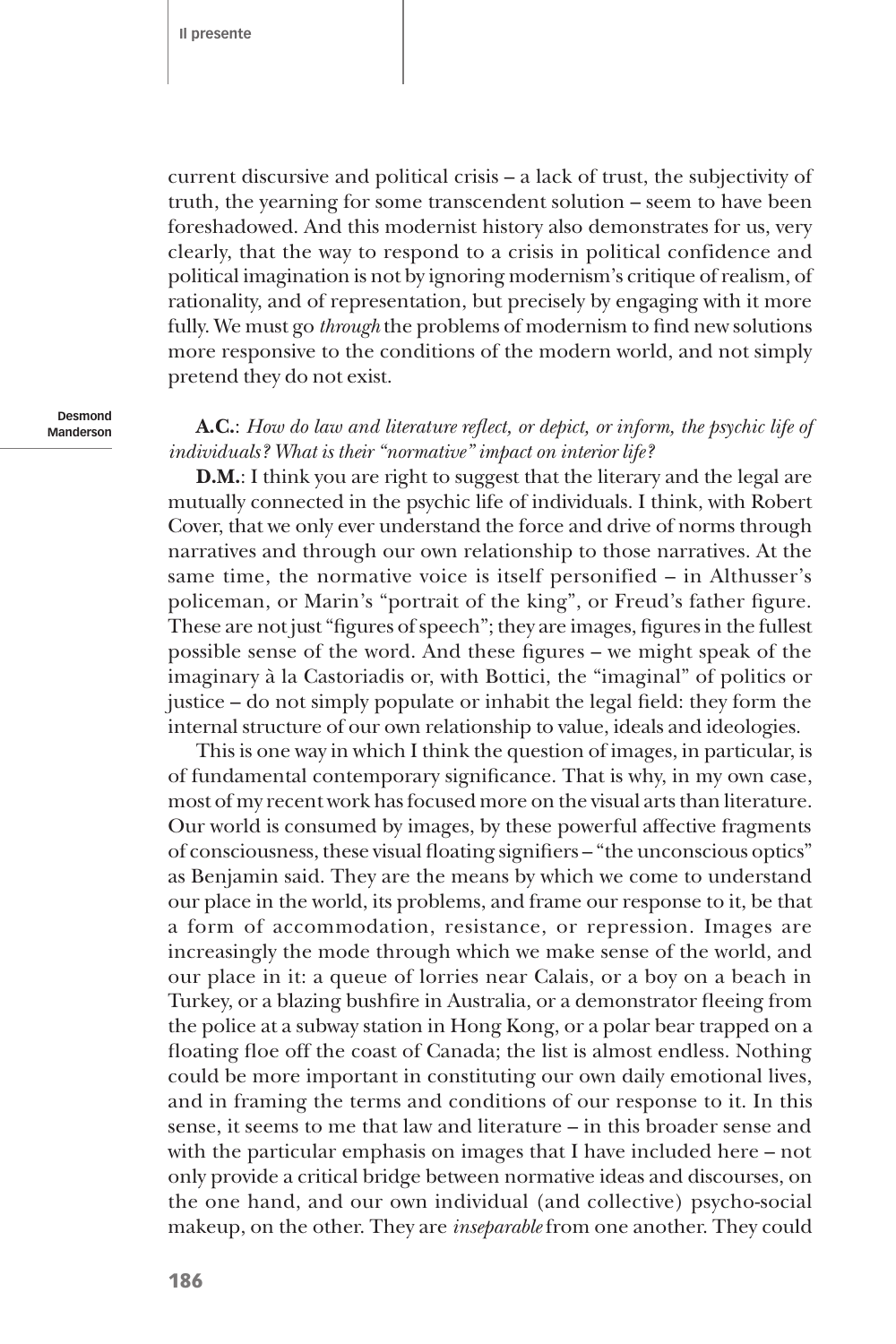

not exist without each other. Law, literature and the arts, for all intents and purposes, amount to the same thing.

## **A.C.**: *Do you think law and literature as a field has "had its day"? If not, why or how is it still relevant to contemporary scholarship in law?*

**D.M.**: Well, I think what I have said above largely answers that question. I don't think of law and literature as separate from the broader vision and approaches of law and the humanities; from that point of view, I think many of us move between literary texts, visual artefacts, and historical resources as counterpoints to our engagement in theoretical work in the humanities on the one hand, and issues in contemporary law and politics on the other. What is characteristic throughout this work is the triple interest in theoretical frameworks, legal and social justice, and cultural representations. What I think is also characteristic is a commitment to explaining and understanding what I would like to call the object of inquiry – be it a text, an image, or a social issue – rather than to a particular theoretical modality in particular. Work in law and humanities is theoretically eclectic in this sense, I think. Scholars might be Derrideans one day, Foucauldians the next, and Freudians a third. In each case, it is the object of inquiry that drives and incites the theoretical framework best able to enrich our understanding of it, rather than the other way around. This reflects, I think, a profound and probably emotional and psychological commitment to exploring the embodied cultural experience of the world, rather than to any abstract model of it. That commitment sits at the very origin of the law and humanities movement and indeed, before that, of law and literature too.

That all makes law and literature, and more broadly law and the humanities, sound a little elite, a little too niche. I don't think it's like that at all. We are facing critical problems that are of existential importance for the survival of the species and (much more importantly) for the planetary ecosystems which we risk destroying. I do not think there is anything particularly controversial about that – I am referring to global inequality, violence and exploitation, environmental catastrophe. I am talking about the Ponzi scheme of late capitalism. We are also facing critical problems in the systems and institutions through which we thought, in the recent past, were capable of dealing with and responding to our political and social problems. Hah! How naïve we were back in the 20<sup>th</sup> century. Media, politics, law, and the public sphere appear to be increasingly corrupted, and prove themselves on a daily basis incapable of addressing the urgent crises we face in these and other areas. We need then specific tools that can help us understand the forces that have led our societies to this point; a point, I think it is fair to say, very close to that of no return. And further, we need specific tools that can provide new ways of building coalitions of

Questioning the Sense of an Interconnection: Law and Literature from its Origins until Today